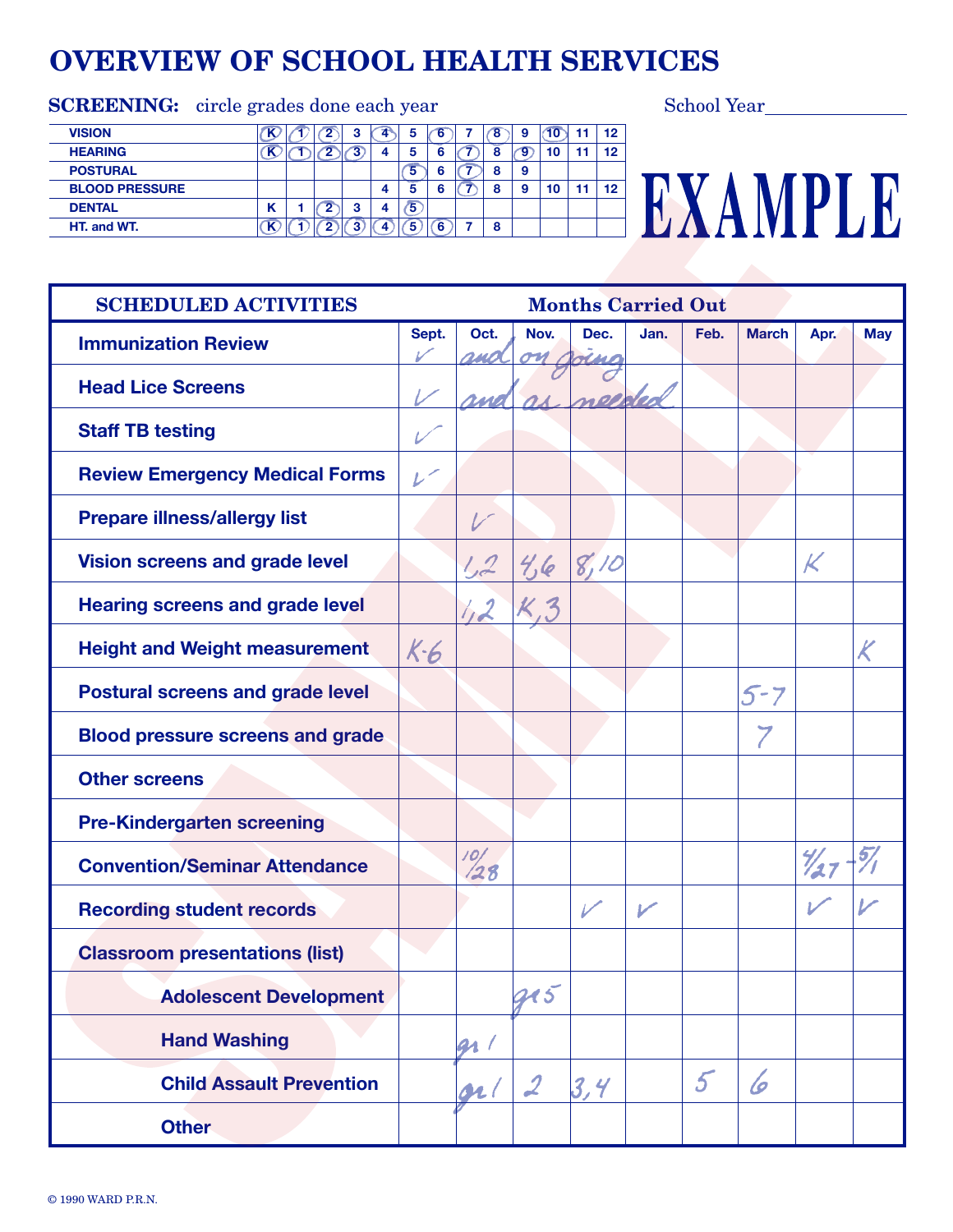# **OVERVIEW OF SCHOOL HEALTH SERVICES**

### SCREENING: circle grades done each year School Year School Year

| <b>VISION</b>         |   |   | З | 4 | 5 | 6 | 8 | 9 | 10 | 12 |
|-----------------------|---|---|---|---|---|---|---|---|----|----|
| <b>HEARING</b>        | " | ∘ | 3 |   | 5 | 6 | 8 | 9 | 10 | 12 |
| <b>POSTURAL</b>       |   |   |   |   | 5 | հ | 8 | 9 |    |    |
| <b>BLOOD PRESSURE</b> |   |   |   | 4 | 5 | 6 | 8 | 9 | 10 | 12 |
| <b>DENTAL</b>         | " | ∘ | 3 |   | 5 |   |   |   |    |    |
| HT, and WT.           | n |   | 3 |   | 5 | 6 | 8 |   |    |    |
|                       |   |   |   |   |   |   |   |   |    |    |

| <b>SCHEDULED ACTIVITIES</b>             |       | <b>Months Carried Out</b> |      |      |      |      |              |      |            |  |  |  |  |
|-----------------------------------------|-------|---------------------------|------|------|------|------|--------------|------|------------|--|--|--|--|
| <b>Immunization Review</b>              | Sept. | Oct.                      | Nov. | Dec. | Jan. | Feb. | <b>March</b> | Apr. | <b>May</b> |  |  |  |  |
| <b>Head Lice Screens</b>                |       |                           |      |      |      |      |              |      |            |  |  |  |  |
| <b>Staff TB testing</b>                 |       |                           |      |      |      |      |              |      |            |  |  |  |  |
| <b>Review Emergency Medical Forms</b>   |       |                           |      |      |      |      |              |      |            |  |  |  |  |
| <b>Prepare illness/allergy list</b>     |       |                           |      |      |      |      |              |      |            |  |  |  |  |
| <b>Vision screens and grade level</b>   |       |                           |      |      |      |      |              |      |            |  |  |  |  |
| <b>Hearing screens and grade level</b>  |       |                           |      |      |      |      |              |      |            |  |  |  |  |
| <b>Height and Weight measurement</b>    |       |                           |      |      |      |      |              |      |            |  |  |  |  |
| <b>Postural screens and grade level</b> |       |                           |      |      |      |      |              |      |            |  |  |  |  |
| <b>Blood pressure screens and grade</b> |       |                           |      |      |      |      |              |      |            |  |  |  |  |
| <b>Other screens</b>                    |       |                           |      |      |      |      |              |      |            |  |  |  |  |
| <b>Pre-Kindergarten screening</b>       |       |                           |      |      |      |      |              |      |            |  |  |  |  |
| <b>Convention/Seminar Attendance</b>    |       |                           |      |      |      |      |              |      |            |  |  |  |  |
| <b>Recording student records</b>        |       |                           |      |      |      |      |              |      |            |  |  |  |  |
| <b>Classroom presentations (list)</b>   |       |                           |      |      |      |      |              |      |            |  |  |  |  |
| <b>Adolescent Development</b>           |       |                           |      |      |      |      |              |      |            |  |  |  |  |
| <b>Hand Washing</b>                     |       |                           |      |      |      |      |              |      |            |  |  |  |  |
| <b>Child Assault Prevention</b>         |       |                           |      |      |      |      |              |      |            |  |  |  |  |
| <b>Other</b>                            |       |                           |      |      |      |      |              |      |            |  |  |  |  |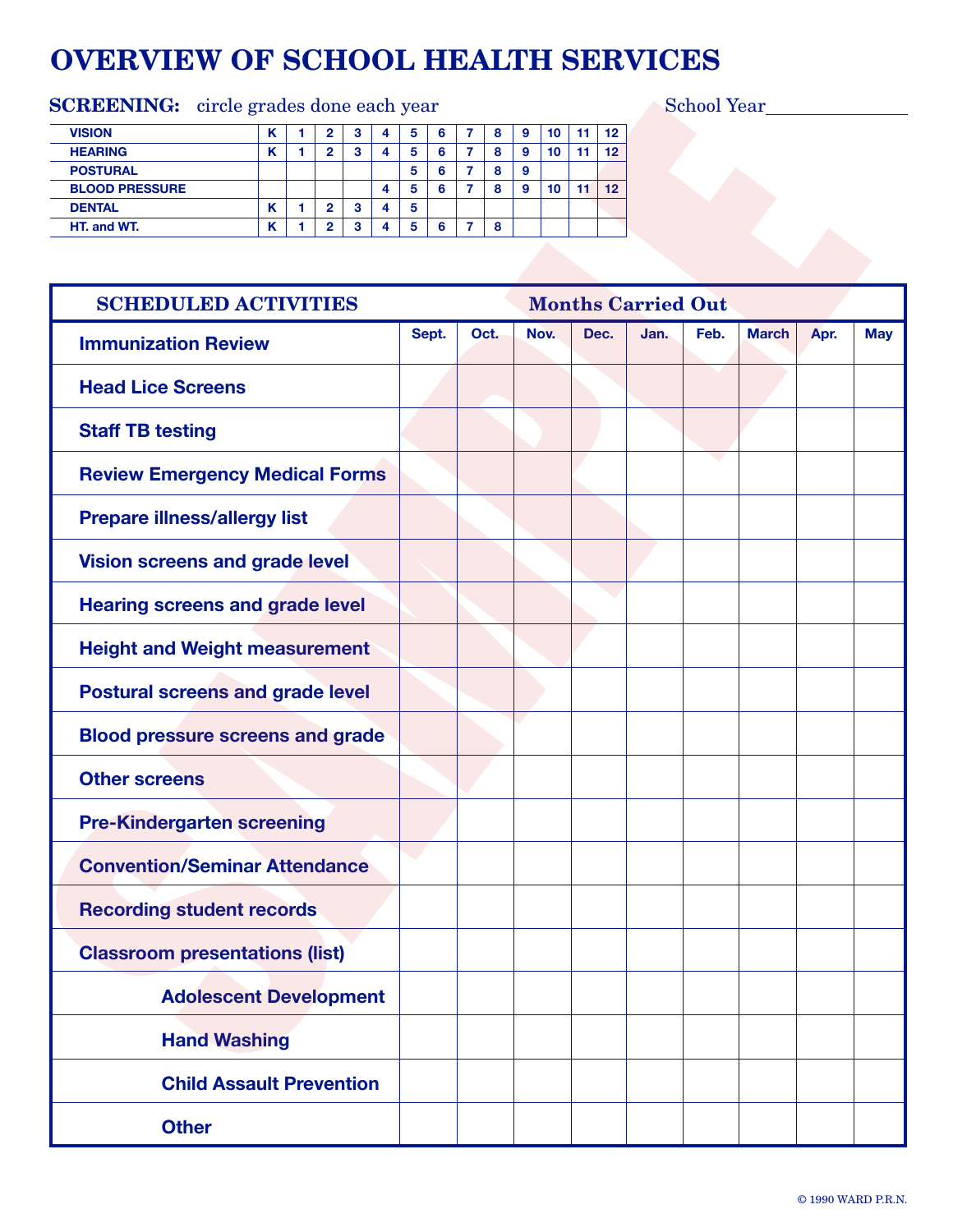### **SCHOOL NURSE REPORT**



**year** 

| <b>HEALTH ASSESSMENT</b>                                                                                       |                          |                |           |              |                      |      |                |      |      |            |             |  |  |  |
|----------------------------------------------------------------------------------------------------------------|--------------------------|----------------|-----------|--------------|----------------------|------|----------------|------|------|------------|-------------|--|--|--|
|                                                                                                                | AUG.                     | SEPT.          | OCT.      | NOV.         | DEC.                 | JAN. | FEB.           | MAR. | APR. | <b>MAY</b> | <b>JUNE</b> |  |  |  |
| <b>Health room visits</b>                                                                                      |                          |                |           |              |                      |      |                |      |      |            |             |  |  |  |
| <b>illness</b>                                                                                                 | $\mathcal{S}$            | 3 <sub>l</sub> |           | $28^{\circ}$ | 3/                   | 53   | 52             | 47   | 30   | 27         |             |  |  |  |
| injury                                                                                                         | $\overline{\mathcal{L}}$ | 39             | 33        | 45           | 43                   | 50   | 37             | 52   | 48   | 4/         | 19          |  |  |  |
| total                                                                                                          |                          | 70             | 54        | 73           | 74                   | 10.3 | 89             | 99   | 78   | 68         |             |  |  |  |
| sent home                                                                                                      | я                        | 19             |           | 23           | 32                   | 46   | 31             | 30   | 19   |            |             |  |  |  |
| <b>Communicable/Nuisance Disease Screens</b>                                                                   |                          |                |           |              |                      |      |                |      |      |            |             |  |  |  |
|                                                                                                                |                          |                |           |              |                      |      |                |      |      |            |             |  |  |  |
| screened: head lice 40 impetigo 18 pinkeye 20 ringworm 7<br>18<br>identified                                   |                          |                |           |              |                      |      |                |      |      |            |             |  |  |  |
| <b>DISEASE PREVENTION</b><br>2nd semester $648$<br># in Fluoride Rinse Program: 1st semester 652<br># on meds: |                          |                |           |              |                      |      |                |      |      |            |             |  |  |  |
|                                                                                                                |                          |                |           |              |                      |      |                |      |      |            |             |  |  |  |
| <b>Vision screens</b>                                                                                          |                          |                |           |              |                      |      |                |      |      |            |             |  |  |  |
| <b>Vision referrals</b>                                                                                        |                          | 127            | 133       | 121          |                      |      |                |      |      |            |             |  |  |  |
|                                                                                                                |                          |                | 133       | 150          | 46                   |      |                |      |      |            |             |  |  |  |
| <b>Hearing screens</b><br><b>Hearing referrals</b>                                                             |                          |                | 133<br>10 | 150<br>14    |                      |      |                |      |      |            |             |  |  |  |
|                                                                                                                |                          |                |           | 19           | $\overline{5}$<br>12 |      |                |      |      |            |             |  |  |  |
| <b>Hearing audiograms</b><br><b>Postural screens</b>                                                           |                          |                | 10        |              |                      |      | 182            |      |      |            |             |  |  |  |
| <b>Postural referrals</b>                                                                                      |                          |                |           |              |                      |      |                | 176  |      |            |             |  |  |  |
| <b>Blood Pressure Screens</b>                                                                                  |                          |                |           |              |                      |      | $\overline{2}$ |      |      |            |             |  |  |  |
| <b>Pre-Kdg screens</b>                                                                                         |                          |                |           |              |                      |      |                |      | 176  |            |             |  |  |  |
| <b>Ht. &amp; Wt.</b>                                                                                           |                          |                |           |              |                      |      |                |      |      | 90         |             |  |  |  |
|                                                                                                                |                          |                |           |              |                      |      |                |      |      |            |             |  |  |  |

| Adolescent Development — $\mathscr{D}$      | District Meeting — $\mathcal{N}$ ov     |
|---------------------------------------------|-----------------------------------------|
| Aids Education — $\overline{\mathcal{M}}$ . | State Meeting $ \overline{\phantom{a}}$ |
| Handwashing -                               | School Health Update -                  |
| Nutrition & Snacking-                       |                                         |
| Child Assault Prevention -                  |                                         |
|                                             |                                         |
| Mar. a                                      |                                         |
|                                             |                                         |

| State Meeting $-\frac{A\rho r}{27}$ , 27, 28, 29 |  |  |
|--------------------------------------------------|--|--|
| School Health Update $-\angle$ Oct. 28           |  |  |
|                                                  |  |  |

Blood Pressure Education —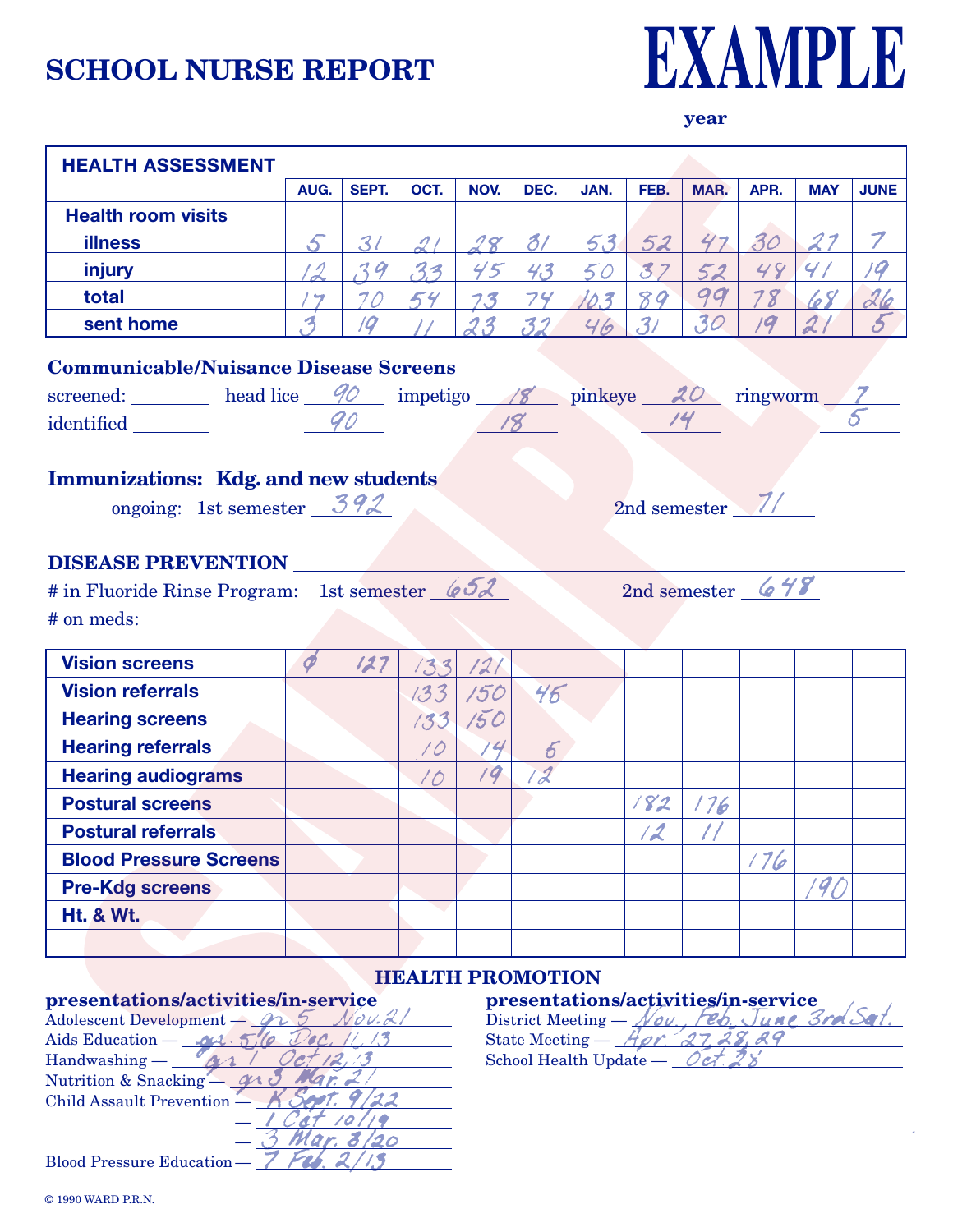## **SCHOOL NURSE REPORT**

| <b>HEALTH ASSESSMENT</b>                                                |      |       |      |                                                               |                         |      |      |      |                                     |            |             |  |  |  |  |  |
|-------------------------------------------------------------------------|------|-------|------|---------------------------------------------------------------|-------------------------|------|------|------|-------------------------------------|------------|-------------|--|--|--|--|--|
|                                                                         | AUG. | SEPT. | OCT. | NOV.                                                          | DEC.                    | JAN. | FEB. | MAR. | APR.                                | <b>MAY</b> | <b>JUNE</b> |  |  |  |  |  |
| <b>Health room visits</b>                                               |      |       |      |                                                               |                         |      |      |      |                                     |            |             |  |  |  |  |  |
| <b>illness</b>                                                          |      |       |      |                                                               |                         |      |      |      |                                     |            |             |  |  |  |  |  |
| injury                                                                  |      |       |      |                                                               |                         |      |      |      |                                     |            |             |  |  |  |  |  |
| total                                                                   |      |       |      |                                                               |                         |      |      |      |                                     |            |             |  |  |  |  |  |
| sent home                                                               |      |       |      |                                                               |                         |      |      |      |                                     |            |             |  |  |  |  |  |
| <b>Communicable/Nuisance Disease Screens</b>                            |      |       |      |                                                               |                         |      |      |      |                                     |            |             |  |  |  |  |  |
|                                                                         |      |       |      |                                                               |                         |      |      |      |                                     |            |             |  |  |  |  |  |
|                                                                         |      |       |      | screened: head lice impetigo pinkeye imports in the screened: |                         |      |      |      |                                     |            |             |  |  |  |  |  |
|                                                                         |      |       |      |                                                               |                         |      |      |      |                                     |            |             |  |  |  |  |  |
|                                                                         |      |       |      |                                                               |                         |      |      |      |                                     |            |             |  |  |  |  |  |
| <b>Immunizations:</b> Kdg. and new students                             |      |       |      |                                                               |                         |      |      |      |                                     |            |             |  |  |  |  |  |
| ongoing: 1st semester                                                   |      |       |      |                                                               |                         |      |      |      | 2nd semester                        |            |             |  |  |  |  |  |
|                                                                         |      |       |      |                                                               |                         |      |      |      |                                     |            |             |  |  |  |  |  |
| <b>DISEASE PREVENTION</b>                                               |      |       |      |                                                               |                         |      |      |      |                                     |            |             |  |  |  |  |  |
|                                                                         |      |       |      |                                                               |                         |      |      |      |                                     |            |             |  |  |  |  |  |
|                                                                         |      |       |      |                                                               |                         |      |      |      |                                     |            |             |  |  |  |  |  |
| # in Fluoride Rinse Program: 1st semester<br>2nd semester<br># on meds: |      |       |      |                                                               |                         |      |      |      |                                     |            |             |  |  |  |  |  |
| <b>Vision screens</b>                                                   |      |       |      |                                                               |                         |      |      |      |                                     |            |             |  |  |  |  |  |
| <b>Vision referrals</b>                                                 |      |       |      |                                                               |                         |      |      |      |                                     |            |             |  |  |  |  |  |
| <b>Hearing screens</b>                                                  |      |       |      |                                                               |                         |      |      |      |                                     |            |             |  |  |  |  |  |
| <b>Hearing referrals</b>                                                |      |       |      |                                                               |                         |      |      |      |                                     |            |             |  |  |  |  |  |
| <b>Hearing audiograms</b>                                               |      |       |      |                                                               |                         |      |      |      |                                     |            |             |  |  |  |  |  |
| <b>Postural screens</b>                                                 |      |       |      |                                                               |                         |      |      |      |                                     |            |             |  |  |  |  |  |
| <b>Postural referrals</b>                                               |      |       |      |                                                               |                         |      |      |      |                                     |            |             |  |  |  |  |  |
| <b>Blood Pressure Screens</b>                                           |      |       |      |                                                               |                         |      |      |      |                                     |            |             |  |  |  |  |  |
| <b>Pre-Kdg screens</b>                                                  |      |       |      |                                                               |                         |      |      |      |                                     |            |             |  |  |  |  |  |
|                                                                         |      |       |      |                                                               |                         |      |      |      |                                     |            |             |  |  |  |  |  |
| <b>Ht. &amp; Wt.</b>                                                    |      |       |      |                                                               |                         |      |      |      |                                     |            |             |  |  |  |  |  |
|                                                                         |      |       |      |                                                               |                         |      |      |      |                                     |            |             |  |  |  |  |  |
|                                                                         |      |       |      |                                                               | <b>HEALTH PROMOTION</b> |      |      |      |                                     |            |             |  |  |  |  |  |
|                                                                         |      |       |      |                                                               |                         |      |      |      |                                     |            |             |  |  |  |  |  |
|                                                                         |      |       |      |                                                               |                         |      |      |      | presentations/activities/in-service |            |             |  |  |  |  |  |
|                                                                         |      |       |      |                                                               |                         |      |      |      |                                     |            |             |  |  |  |  |  |
|                                                                         |      |       |      |                                                               |                         |      |      |      |                                     |            |             |  |  |  |  |  |
|                                                                         |      |       |      |                                                               |                         |      |      |      |                                     |            |             |  |  |  |  |  |
| presentations/activities/in-service<br>$\text{Handwashing} \text{---}$  |      |       |      |                                                               |                         |      |      |      |                                     |            |             |  |  |  |  |  |

— Blood Pressure Education —